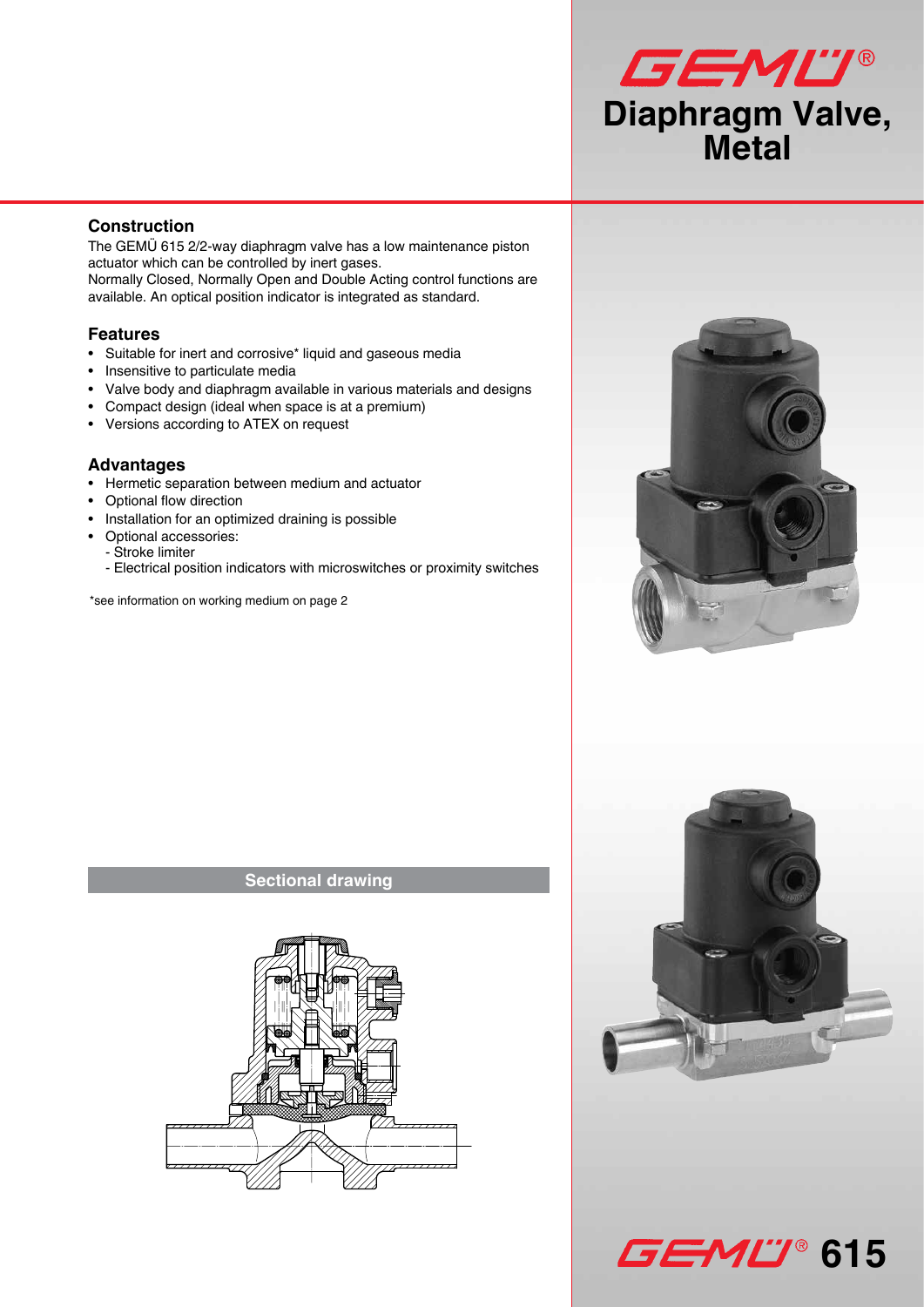#### **Technical data**

#### **Working medium**

Corrosive, inert, gaseous and liquid media which have no negative impact on the physical and chemical properties of the body and diaphragm material.

| Temperatures               |                 |
|----------------------------|-----------------|
| Media temperature          | $-1080 °C$      |
| <b>Ambient temperature</b> | $0 \dots 60 °C$ |

#### **Inert gases**

| Max. perm. temperature of control medium | 40 $^{\circ}$ C        |
|------------------------------------------|------------------------|
| <b>Filling volume</b>                    | $0.02$ dm <sup>3</sup> |

|                | <b>Operating pressure [bar]</b> |             | <b>Control pressure [bar]</b> |          |          |
|----------------|---------------------------------|-------------|-------------------------------|----------|----------|
| Diaphragm size | <b>EPDM/FKM</b>                 | <b>PTFE</b> | C.f. 1                        | C.f. 2   | C.f.3    |
| 10             | ი - 6                           | $0 - 6$     | $5 - 7$                       | max. 5.5 | max. 5.0 |

All pressures are gauge pressures. Operating pressure values were determined with static operating pressure applied on one side of a closed valve. Sealing at the valve seat and atmospheric sealing is ensured for the given values. Information on operating pressures applied on both sides and for high purity media on request.

|           | Kv values [m <sup>3</sup> /h] |            |                                                                           |                                                                                                             |                              |                 |                                                   |                                                                           |
|-----------|-------------------------------|------------|---------------------------------------------------------------------------|-------------------------------------------------------------------------------------------------------------|------------------------------|-----------------|---------------------------------------------------|---------------------------------------------------------------------------|
|           | <b>Pipe standard</b>          | <b>DIN</b> | <b>EN 10357</b><br>series B<br>(formerly<br><b>DIN 11850</b><br>series 1) | <b>EN 10357</b><br>series A<br>(formerly<br><b>DIN 11850</b><br>series 2) /<br><b>DIN 11866</b><br>series A | <b>DIN 11850</b><br>Series 3 | <b>SMS 3008</b> | <b>ASME BPE /</b><br><b>DIN 11866</b><br>series C | ISO 1127/<br><b>EN 10357</b><br>series C/<br><b>DIN 11866</b><br>series B |
| code      | <b>Connection</b>             | $\bf{0}$   | 16                                                                        | 17                                                                                                          | 18                           | 37              | 59                                                | 60                                                                        |
| <b>MG</b> | <b>DN</b>                     |            |                                                                           |                                                                                                             |                              |                 |                                                   |                                                                           |
|           | 10                            |            | 2.4                                                                       | 2.4                                                                                                         | 2.4                          |                 | 2.2                                               | 3.3                                                                       |
| 10        | 15                            | 3.3        | 3.8                                                                       | 3.8                                                                                                         | 3.8                          |                 | 2.2                                               | 4.0                                                                       |
|           | 20                            |            | $\blacksquare$                                                            |                                                                                                             |                              |                 | 3.8                                               |                                                                           |

MG = diaphragm size

Kv values determined acc. to DIN EN 60534, inlet pressure 5 bar, ∆p 1 bar, stainless steel valve body (forged body) and soft elastomer diaphragm. The Kv values for other product configurations (e.g. other diaphragm or body materials) may differ. In general, all diaphragms are subject to the influences of pressure, temperature, the process and their tightening torques. Therefore the Kv values may exceed the tolerance limits of the standard.

The Kv value curve (Kv value dependent on valve stroke) can vary depending on the diaphragm material and duration of use.



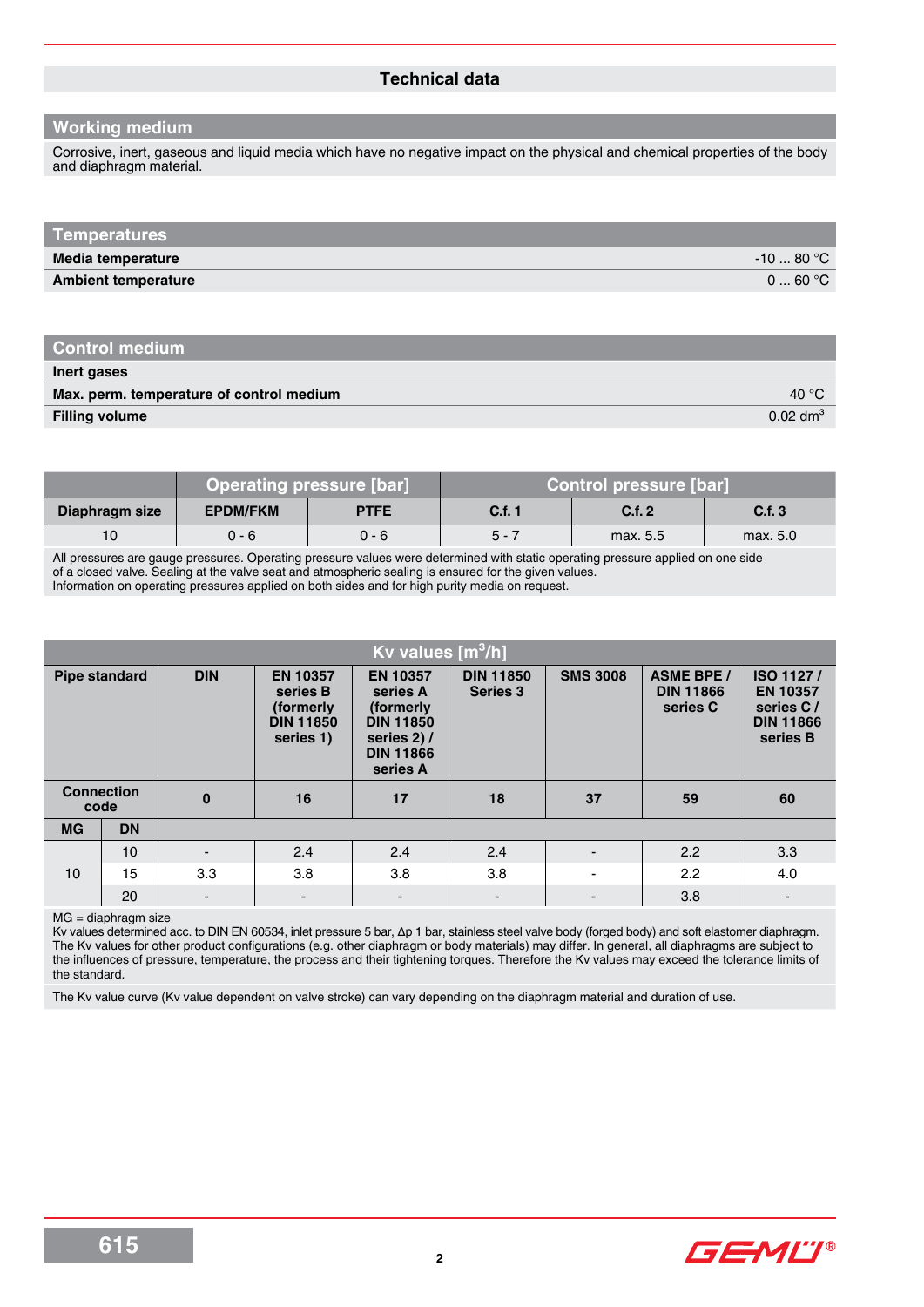# **Technical data**





The control pressure depending on the prevailing operating pressure, as shown in the diagram, is intended as a guide for operating the system with low wear on the diaphragm.

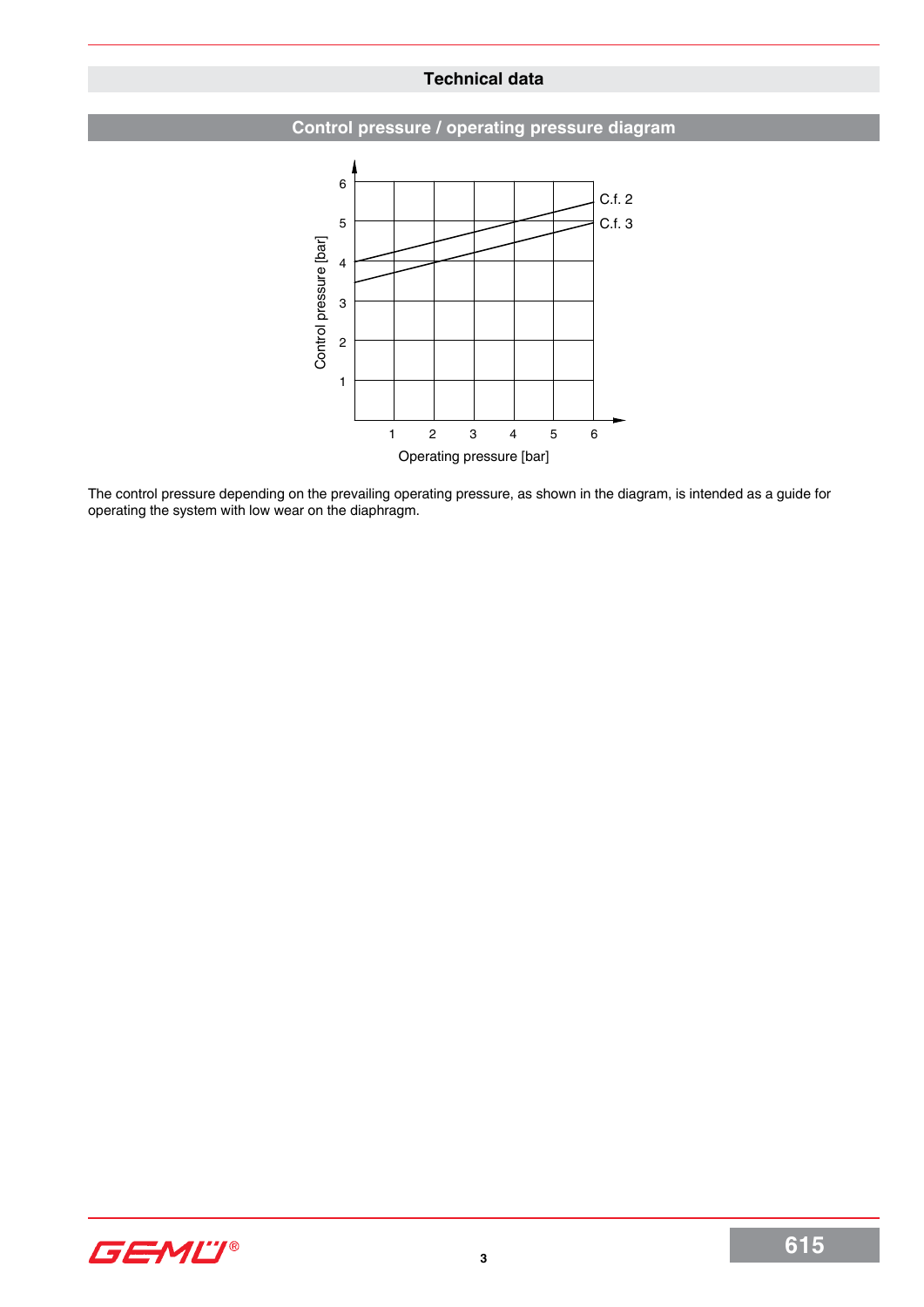# **Order data**

| <b>Body configuration</b> | Code <sup>l</sup> |
|---------------------------|-------------------|
| 2/2-way body              |                   |
|                           |                   |

| <b>Connection</b>                                                        | Code     |
|--------------------------------------------------------------------------|----------|
| <b>Butt weld spigots</b>                                                 |          |
| Spigots DIN                                                              | 0        |
| Spigots EN 10357 series B                                                |          |
| (formerly DIN 11850 series 1)                                            | 16       |
| Spigot EN 10357 series A                                                 |          |
| (formerly DIN 11850 series 2) / DIN 11866 series A                       | 17       |
| Spigots DIN 11850 series 3<br>Spigots JIS-G 3459                         | 18<br>36 |
| Spigots BS 4825 Part 1                                                   | 55       |
| Spigot ASME BPE / DIN 11866 series C                                     | 59       |
| Spigot ISO 1127 / EN 10357 series C /                                    |          |
| DIN 11866 series B                                                       | 60       |
| Spigots ANSI/ASME B36.19M Schedule 10s                                   | 63       |
| Spigots ANSI/ASME B36.19M Schedule 5s                                    | 64       |
| Spigots ANSI/ASME B36.19M Schedule 40s                                   | 65       |
| <b>Threaded connections</b>                                              |          |
| Threaded sockets DIN ISO 228                                             | 1        |
| Threaded spigots DIN 11851                                               | 6<br>6K  |
| Cone spigot and union nut, DIN 11851<br>Aseptic unions on request        |          |
|                                                                          |          |
| <b>Clamp connections</b><br>Clamps ASME BPE for pipe ASME BPE,           |          |
| length ASME BPE                                                          | 80       |
| Clamp DIN 32676 series B for pipe EN ISO 1127,                           |          |
| length EN 558, series 7                                                  | 82       |
| Clamp ASME BPE for pipe ASME BPE,                                        |          |
| length EN 558, series 7                                                  | 88       |
| Clamps DIN 32676 series A for pipe DIN 11850,<br>length EN 558, series 7 | 8А       |
| Clamps DIN 32676 series C,                                               |          |
| length FTF ASME BPE                                                      | 8Ρ       |
| Clamps DIN 32676 series C,                                               |          |
| length FTF EN 558 series 7                                               | 8Τ       |
| Aseptic clamps on request                                                |          |
| For overview of available valve bodies for GEMÜ 615 see page 9           |          |

| Code |
|------|
| 12   |
| CЗ   |
| 37   |
| 40   |
| 42   |
| FΔ   |
|      |

| <b>Diaphragm material</b>                                     | Code |
|---------------------------------------------------------------|------|
| <b>FKM</b>                                                    | 4    |
| <b>EPDM</b>                                                   | 13   |
| <b>EPDM</b>                                                   | 17   |
| <b>EPDM</b>                                                   | 19   |
| <b>EPDM</b>                                                   | 29   |
| PTFE/EPDM, one-piece                                          | 54   |
| Material complies with FDA requirements, except code 4 and 29 |      |

| <b>Control function</b> |      | Code |
|-------------------------|------|------|
| Normally closed         | (NC) |      |
| Normally open           | (NO) |      |
| Double acting           | (DA) | З    |

| <b>Actuator size</b>    | L Code' |
|-------------------------|---------|
| <b>Standard version</b> | 1/N     |

| Surface finish  | LCode <sup>'</sup> |
|-----------------|--------------------|
| Code see page 5 |                    |

| Order example                    | 615 | 15 | D | 60 | C <sub>3</sub> | 17 | 1/N | 1500 |
|----------------------------------|-----|----|---|----|----------------|----|-----|------|
| <b>Type</b>                      | 615 |    |   |    |                |    |     |      |
| Nominal size                     |     | 15 |   |    |                |    |     |      |
| Body configuration (code)        |     |    | D |    |                |    |     |      |
| Connection (code)                |     |    |   | 60 |                |    |     |      |
| Valve body material (code)       |     |    |   |    | C <sub>3</sub> |    |     |      |
| Diaphragm material (code)        |     |    |   |    |                | 17 |     |      |
| Control function (code)          |     |    |   |    |                |    |     |      |
| Actuator size (code)             |     |    |   |    |                |    | 1/N |      |
| Surface finish (code see page 5) |     |    |   |    |                |    |     | 1500 |

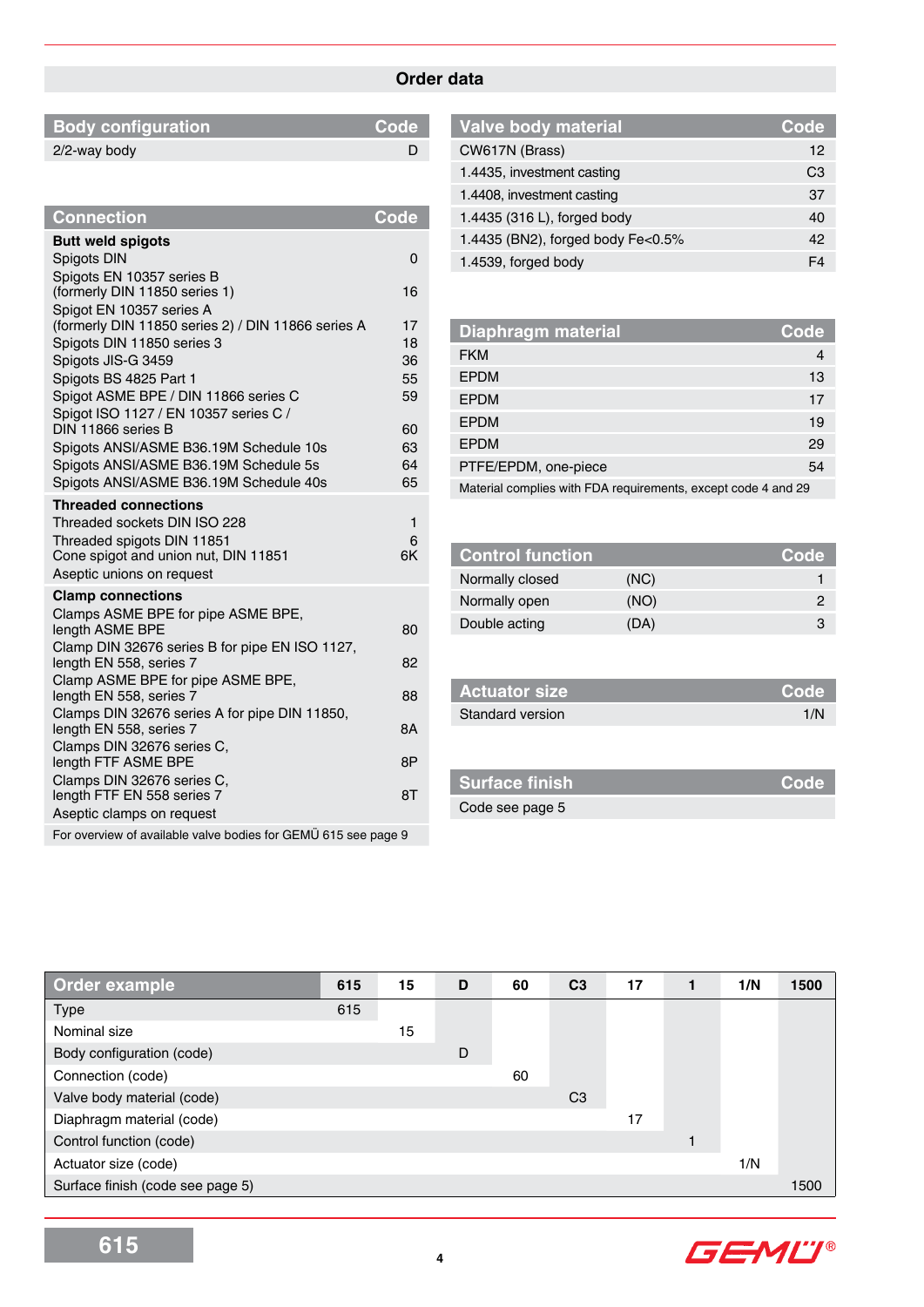#### **Order data**

# **Internal surface finishes for forged and block material bodies 1**

|                                                                                          | Mechanically polished <sup>2</sup>        |                 | <b>Electropolished</b>                    |                 |
|------------------------------------------------------------------------------------------|-------------------------------------------|-----------------|-------------------------------------------|-----------------|
| <b>Readings for Process</b><br><b>Contact Surfaces</b>                                   | Hygienic class<br><b>DIN 11866</b>        | Code            | Hygienic class<br><b>DIN 11866</b>        | Code            |
| $Ra \leq 0.80 \mu m$                                                                     | H3                                        | 1502            | HE <sub>3</sub>                           | 1503            |
| $Ra \leq 0.60 \mu m$                                                                     |                                           | 1507            | -                                         | 1508            |
| $Ra \leq 0.40 \mu m$                                                                     | H <sub>4</sub>                            | 1536            | HE4                                       | 1537            |
| Ra $\leq$ 0.25 µm <sup>3</sup>                                                           | H <sub>5</sub>                            | 1527            | HE <sub>5</sub>                           | 1516            |
|                                                                                          |                                           |                 |                                           |                 |
|                                                                                          |                                           |                 |                                           |                 |
|                                                                                          | Mechanically polished <sup>2</sup>        |                 | Electropolished                           |                 |
| <b>Readings for Process</b><br><b>Contact Surfaces acc. to</b><br><b>ASME BPE 2016 4</b> | <b>ASME BPE</b><br>Surface<br>Designation | Code            | <b>ASME BPE</b><br>Surface<br>Designation | Code            |
| Ra Max. = $0.76 \mu m$ (30 $\mu$ inch)                                                   | SF <sub>3</sub>                           | SF <sub>3</sub> |                                           |                 |
| Ra Max. = $0.64 \mu m (25 \mu nch)$                                                      | SF <sub>2</sub>                           | SF <sub>2</sub> | SF <sub>6</sub>                           | SF <sub>6</sub> |
| $Ra Max. = 0.51 \mu m (20 \mu inch)$                                                     | SF <sub>1</sub>                           | SF <sub>1</sub> | SF <sub>5</sub>                           | SF <sub>5</sub> |

|                                        | Internal surface finishes for investment cast bodies |      |
|----------------------------------------|------------------------------------------------------|------|
| <b>Readings for Process</b>            | Mechanically polished <sup>2</sup>                   |      |
| <b>Contact Surfaces</b>                | Hygienic class<br><b>DIN 11866</b>                   | Code |
| $Ra \leq 6.30 \mu m$                   | $\blacksquare$                                       | 1500 |
| $Ra \leq 0.80 \mu m$                   | H3                                                   | 1502 |
| $\text{Ra} \leq 0.60 \ \mu \text{m}^5$ | $\overline{\phantom{0}}$                             | 1507 |

1 Surface finishes of customized valve bodies may be limited in special cases.

2 Or any other finishing method that meets the Ra value (acc. to ASME BPE).

 $^{\rm 3}$  The smallest possible Ra finish for pipe connections with an internal pipe diameter < 6 mm is 0.38  $\mu$ m.

4 When using these surfaces, the bodies are marked according to the specifications of ASME BPE.

The surfaces are only available for valve bodies which are made of materials (e.g. GEMÜ material codes 40, 41, F4, 44)

and use connections (e.g. GEMÜ connection codes 59, 80, 88) according to ASME BPE.

 $^{\circ}$  Not possible for GEMU connection code 59, DN 8 and GEMU connection code 0, DN 4.

Ra acc. to DIN EN ISO 4288 and ASME B46.1

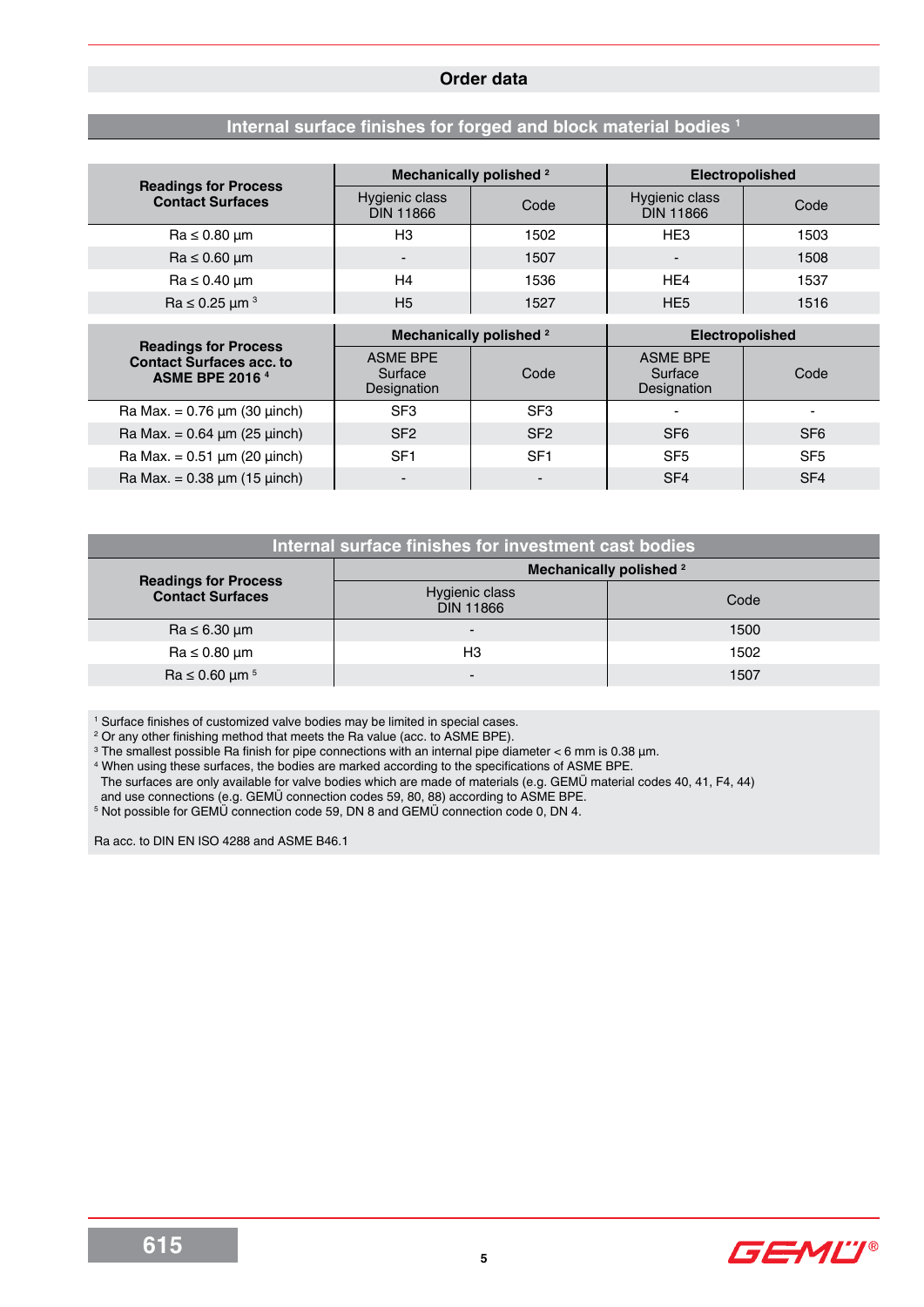|                |              |                |                | Dimensions [mm]            |           |           |                 |                    |
|----------------|--------------|----------------|----------------|----------------------------|-----------|-----------|-----------------|--------------------|
|                |              |                |                | <b>Actuator dimensions</b> |           |           |                 |                    |
| Diaphragm size | $\mathbf{A}$ | A <sub>1</sub> | A <sub>2</sub> | ØB                         | <b>B1</b> | <b>B2</b> | G               | <b>Weight [kg]</b> |
| 10             | 80           | 21             | 30             | 57                         | 35        | 68        | $G \frac{1}{4}$ | 0.18               |
|                |              |                |                |                            |           |           |                 |                    |
|                |              |                |                |                            |           |           | B2              |                    |





 $*$  CT = A + H1 (see body dimensions)

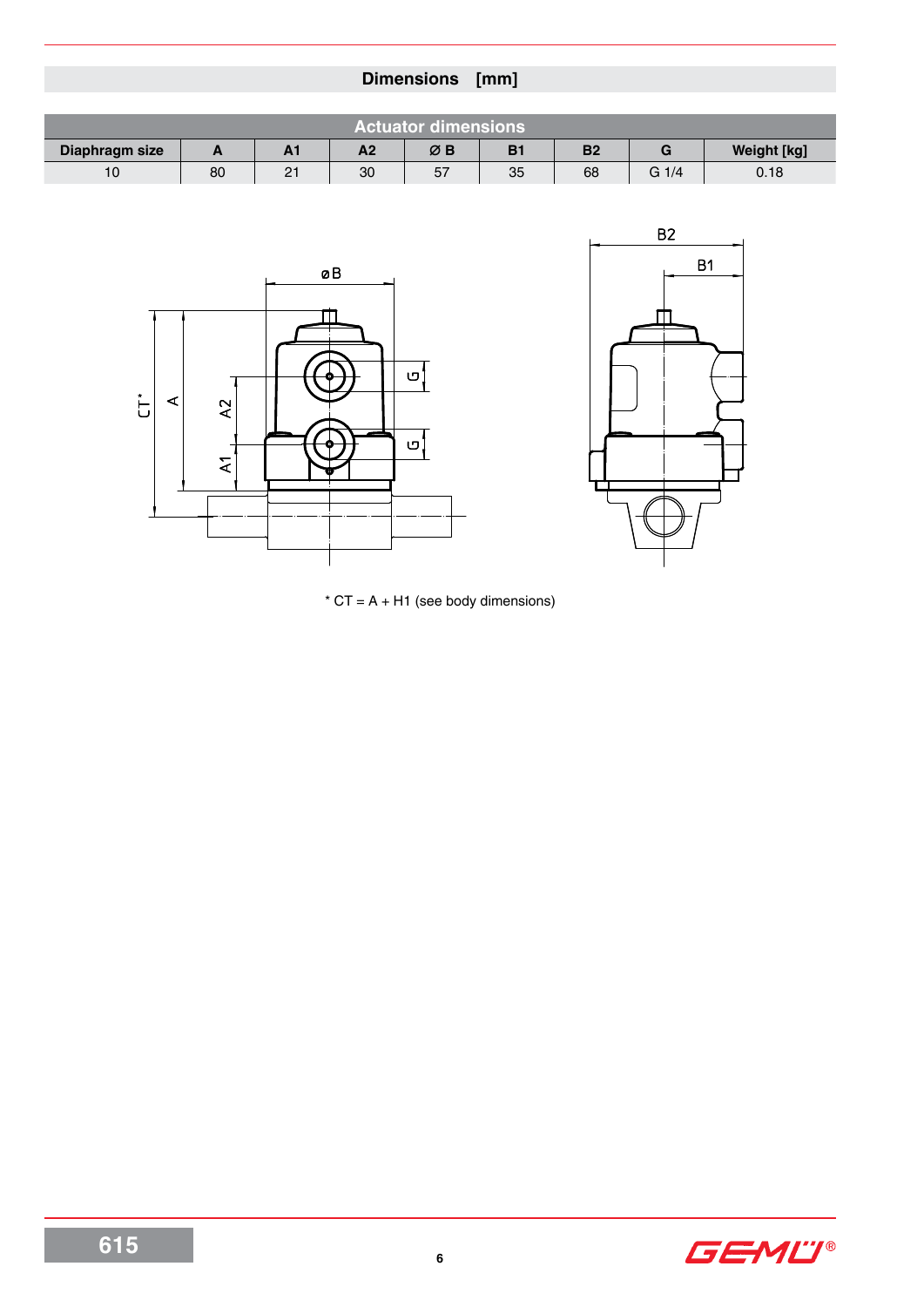# **Body dimensions [mm]**

|           |                                               |                        |  |  | Butt weld spigots, connection code 0, 16, 17, 18, 60 |     |              |                 |                                                         |             |                                                                                              |                 |                  | Valve body material: Investment casting (code C3), forged body (code 40, F4) |                               |                |
|-----------|-----------------------------------------------|------------------------|--|--|------------------------------------------------------|-----|--------------|-----------------|---------------------------------------------------------|-------------|----------------------------------------------------------------------------------------------|-----------------|------------------|------------------------------------------------------------------------------|-------------------------------|----------------|
|           |                                               | <b>Pipe standard</b>   |  |  |                                                      |     | <b>DIN</b>   | <b>EN 10357</b> | series B<br>(formerly)<br><b>DIN 11850</b><br>series 1) | series 2) / | <b>EN 10357</b><br>series A<br>(formerly<br><b>DIN 11850</b><br><b>DIN 11866</b><br>series A | <b>Series 3</b> | <b>DIN 11850</b> | <b>EN 10357</b><br>series C/<br>series B                                     | ISO 1127/<br><b>DIN 11866</b> | Weight<br>[kg] |
|           |                                               | <b>Connection code</b> |  |  |                                                      |     | $\bf{0}$     |                 | 16                                                      |             | 17                                                                                           |                 | 18               | 60                                                                           |                               |                |
| <b>MG</b> | <b>NPS</b><br><b>DN</b><br>H1<br>$\mathbf{c}$ |                        |  |  |                                                      |     | $\mathbf{s}$ | ød              | S                                                       | ød          | $\mathbf{s}$                                                                                 | ød              | S                | ød                                                                           | $\mathbf{s}$                  |                |
|           | 3/8"<br>25<br>108<br>12.5<br>10               |                        |  |  |                                                      | 12  | 1.0          | 13              | 1.5                                                     | 14          | 2.0                                                                                          | 17.2            | 1.6              | 0.30                                                                         |                               |                |
|           | 10<br>15<br>1/2"<br>25<br>108<br>12.5         |                        |  |  | 18                                                   | 1.5 | 18           | 1.0             | 19                                                      | 1.5         | 20                                                                                           | 2.0             | 21.3             | 1.6                                                                          | 0.30                          |                |

\* only for investment cast design MG = diaphragm size

For materials see overview on page 9

|                                                                                                                                                                                                                                                                                                                 |           |                        |     |    |                          |        |                |                |       |              | Butt weld spigots, connection code 36, 55, 59, 63, 64, 65<br>Valve body material: Investment casting (code C3), forged body (code 40, F4) |              |                          |                |      |                |      |              |      |
|-----------------------------------------------------------------------------------------------------------------------------------------------------------------------------------------------------------------------------------------------------------------------------------------------------------------|-----------|------------------------|-----|----|--------------------------|--------|----------------|----------------|-------|--------------|-------------------------------------------------------------------------------------------------------------------------------------------|--------------|--------------------------|----------------|------|----------------|------|--------------|------|
| <b>BS 4825</b><br>ANSI/ASME ANSI/ASME ANSI/ASME<br><b>ASME</b><br><b>JIS-G</b><br><b>Pipe standard</b><br>BPE/<br><b>B36.19M</b><br><b>B36.19M</b><br>3459<br><b>B36.19M</b><br>Part 1<br><b>DIN 11866</b><br><b>Schedule</b><br><b>Schedule</b><br><b>Schedule</b><br>series C<br>10 <sub>s</sub><br>40s<br>5s |           |                        |     |    |                          |        |                |                |       |              |                                                                                                                                           |              |                          | Weight<br>[kg] |      |                |      |              |      |
|                                                                                                                                                                                                                                                                                                                 |           | <b>Connection code</b> |     |    |                          |        |                | 36             | 55    |              | 59                                                                                                                                        |              |                          | 63             | 64   |                |      | 65           |      |
| <b>MG</b>                                                                                                                                                                                                                                                                                                       | <b>DN</b> | <b>NPS</b>             |     | C  | $H1*$                    | $H1**$ | ød             | S              | ød    | $\mathbf{s}$ | ød                                                                                                                                        | $\mathbf{s}$ | ød                       | $\mathbf{s}$   | ød   | $\mathbf{s}$   | ød   | $\mathbf{s}$ |      |
|                                                                                                                                                                                                                                                                                                                 | 10        | 3/8"                   | 108 | 25 | $\overline{\phantom{0}}$ | 12.5   | 17.3           | 1.65           | 9.53  | 1.2          | 9.53                                                                                                                                      | 0.89         | 17.1                     | 1.65           |      | $\blacksquare$ | 17.1 | 2.31         | 0.30 |
| 10                                                                                                                                                                                                                                                                                                              | 15        | 1/2"                   | 108 | 25 | $\blacksquare$           | 12.5   | 21.7           | 2.10           | 12.70 | 1.2          | 12.70                                                                                                                                     | 1.65         | 21.3                     | 2.11           | 21.3 | .65            | 21.3 | 2.77         | 0.30 |
|                                                                                                                                                                                                                                                                                                                 | 20        | 3/4"                   | 108 | 25 | 12.5                     | 12.5   | $\blacksquare$ | $\blacksquare$ | 19.05 | 1.2          | 19.05                                                                                                                                     | 1.65         | $\overline{\phantom{0}}$ |                |      |                |      | -            | 0.30 |

\* only for investment cast design \*\* only for forged design MG = diaphragm size

For materials see overview on page 9



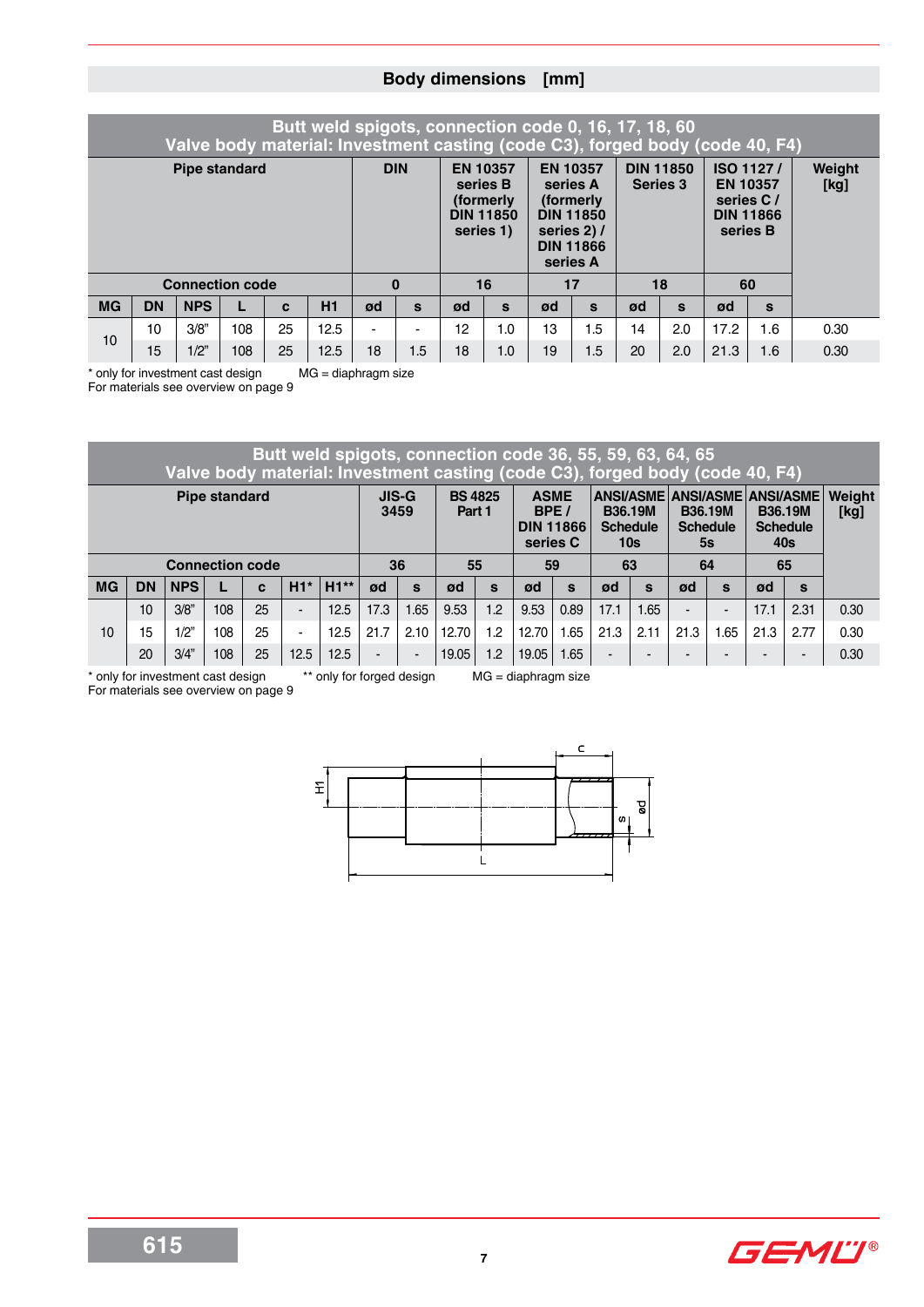# **Body dimensions [mm]**

| Threaded sockets, connection code 1<br>Valve body material: brass (code 12), investment casting (code 37) |           |                  |                                                                                                                    |    |    |    |    |                |    |    |    |    |      |                |      |  |
|-----------------------------------------------------------------------------------------------------------|-----------|------------------|--------------------------------------------------------------------------------------------------------------------|----|----|----|----|----------------|----|----|----|----|------|----------------|------|--|
|                                                                                                           |           |                  | <b>Material code 37</b><br><b>Material code 12</b>                                                                 |    |    |    |    |                |    |    |    |    |      |                |      |  |
| <b>MG</b>                                                                                                 | <b>DN</b> | R                | <b>Number</b><br><b>Number</b><br>SW <sub>2</sub><br>SW <sub>2</sub><br>н<br>H1<br>н<br>H1<br>of flats<br>of flats |    |    |    |    |                |    |    |    |    |      | Weight<br>[kg] |      |  |
| 10                                                                                                        | 12        | G <sub>3/8</sub> | 23<br>25<br>22<br>22<br>11<br>55<br>2<br>13<br>12<br>55<br>13<br>2                                                 |    |    |    |    |                |    |    |    |    | 0.17 |                |      |  |
|                                                                                                           | 15        | 1/2<br>G         | 29                                                                                                                 | 14 | 15 | 75 | 25 | $\overline{2}$ | 30 | 15 | 15 | 68 | 27   | $\overline{2}$ | 0.26 |  |

MG = diaphragm size For materials see overview on page 9



|           |                                                               |      |      | Threaded connections, connection code 6<br>Valve body material: forged body (code 40) |     |      |  |  |  |  |  |  |  |  |
|-----------|---------------------------------------------------------------|------|------|---------------------------------------------------------------------------------------|-----|------|--|--|--|--|--|--|--|--|
| <b>MG</b> | Thread to DIN 405<br>Weight<br><b>DN</b><br>ød1<br>H1<br>[kg] |      |      |                                                                                       |     |      |  |  |  |  |  |  |  |  |
| 10        | 10                                                            | 12.5 | 10.0 | RD 28 x 1/8                                                                           | 118 | 0.33 |  |  |  |  |  |  |  |  |
|           | 15                                                            | 12.5 | 16.0 | RD 34 x 1/8                                                                           | 118 | 0.35 |  |  |  |  |  |  |  |  |

MG = diaphragm size



|           | Cone spigot, connection code 6K<br>Valve body material: Forged body (code 40) |      |      |                   |     |                |  |  |  |  |  |  |  |  |
|-----------|-------------------------------------------------------------------------------|------|------|-------------------|-----|----------------|--|--|--|--|--|--|--|--|
| <b>MG</b> | <b>DN</b>                                                                     | H1   | ød1  | Thread to DIN 405 |     | Weight<br>[kg] |  |  |  |  |  |  |  |  |
| 10        | 10                                                                            | 12.5 | 10.0 | RD 28 x 1/8       | 116 | 0.33           |  |  |  |  |  |  |  |  |
|           | 15                                                                            | 12.5 | 16.0 | RD 34 x 1/8       | 116 | 0.35           |  |  |  |  |  |  |  |  |

MG = diaphragm size